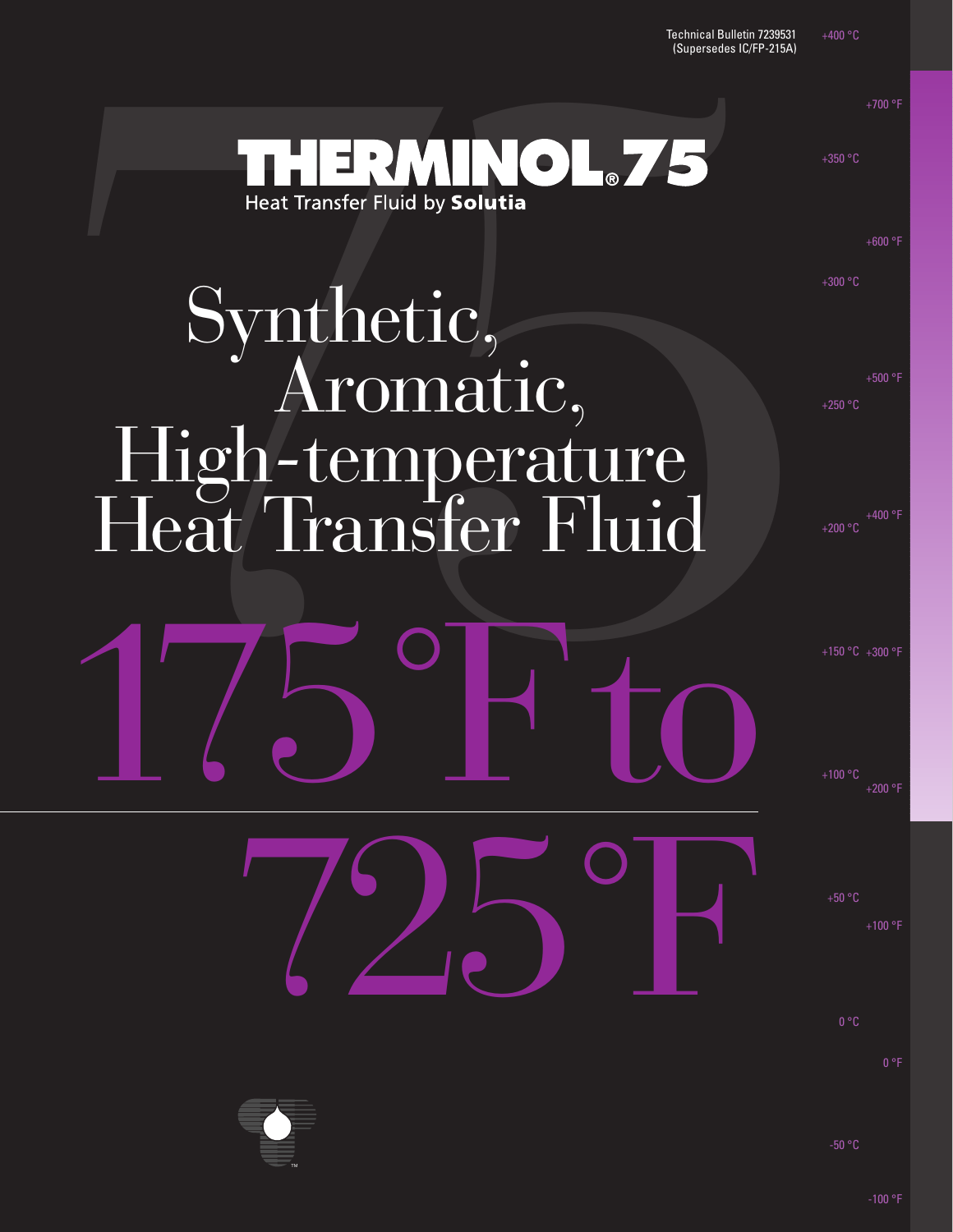

Therminol® 75 is a synthetic aromatic heat transfer fluid.

It has a liquid operating temperature range of 175 °F – 725 °F (80 °C – 385 °C). Because of its high boiling point (649 °F), Therminol 75 heat transfer liquid generates very little vapor pressure above ambient pressure at 725 °F and can be used in low pressure systems. Under ambient conditions, Therminol 75 is a soft, solid material having a slurry point of about  $165^{\circ}F - 175^{\circ}F$  $(75 °C - 80 °C)$ .



| CONTENTS<br><b>Typical Properties</b>                 | $\mathbf{1}$   |  |
|-------------------------------------------------------|----------------|--|
| <b>Introduction</b>                                   | $\overline{2}$ |  |
| <b>Applications</b>                                   | $\overline{2}$ |  |
| <b>Fluid Parameters and Selection Criteria</b>        | $\overline{2}$ |  |
| <b>Design Recommendations</b>                         | $\overline{2}$ |  |
| <b>Operation Procedures</b>                           | $\overline{3}$ |  |
| <b>General Design and Maintenance</b>                 | 3              |  |
| <b>Safe Handling and Disposal</b>                     | 3              |  |
| <b>Solutia Analytical Service</b>                     | 3              |  |
| <b>Properties of Therminol 75 Heat Transfer Fluid</b> | 4              |  |
|                                                       |                |  |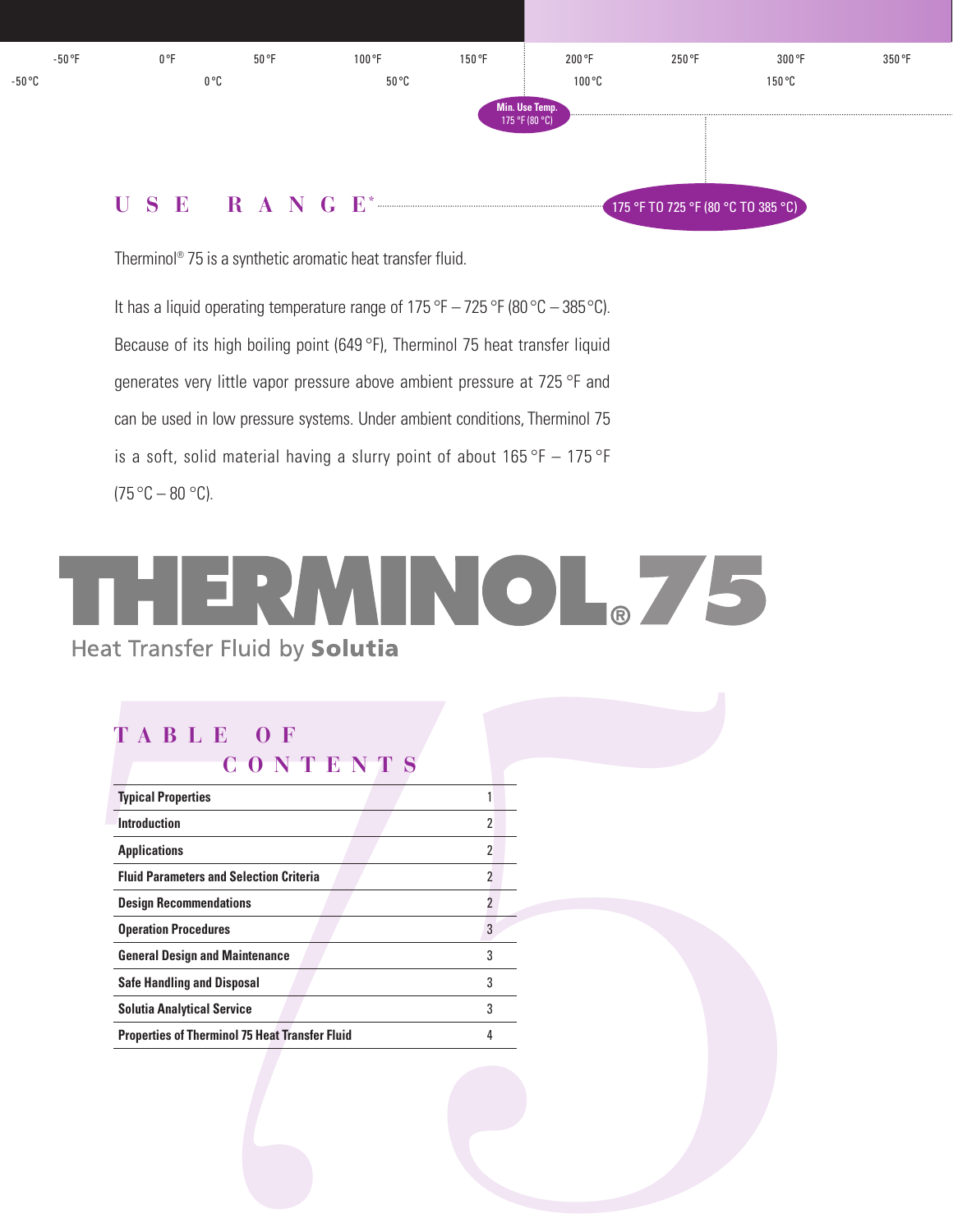| 400 °F | 450 °F        | 500 °F | 550 °F | 600 °F | 650 °F | 700 °F | 750 °F                                                      | 800 °F          |
|--------|---------------|--------|--------|--------|--------|--------|-------------------------------------------------------------|-----------------|
| 200 °C | <b>DEU OL</b> |        | 300 °C |        | 350 °C |        | 400 °C                                                      |                 |
|        |               |        |        |        |        |        | <b>Max. Bulk Temp.</b><br>.<br>770 °F (410 °C)<br>F(385 °C) | Max. Film Temp. |

## **TYPICAL PROPERTIES**\*\*

| <b>Appearance</b>                                       | Soft solid melting to yellow liquid              |
|---------------------------------------------------------|--------------------------------------------------|
| <b>Composition</b>                                      | Terphenyl/quaterphenyl                           |
| <b>Moisture Content. Maximum</b>                        | $200$ ppm                                        |
| <b>Flash Point, Open Cup (ASTM D-92)</b>                | 185 °C (365 °F)                                  |
| Fire Point (ASTM D-92)                                  | 227 °C (440 °F)                                  |
| <b>Autoignition Temperature (ASTM D-2155)</b>           | 538 °C (1000 °F)                                 |
| Kinematic Viscosity at 100 °C                           | $3.75$ mm <sup>2</sup> /s (cSt)                  |
| Density at 80 °C                                        | 1041 kg/m <sup>3</sup> (8.69 lb/gal)             |
| Coefficient of Thermal Expansion at 200 °C              | $0.000803$ /°C (0.000446/°F)                     |
| <b>Average Molecular Weight</b>                         | 230                                              |
| <b>Slurry Point</b>                                     | 75-80 °C (165-175 °F)                            |
| <b>Normal Boiling Point</b>                             | 343 °C (649 °F)                                  |
| Heat of Vaporization at Maximum Use Temperature, 385 °C | 236 kJ/kg (101 Btu/lb)                           |
| <b>Optimum Use Range</b>                                | 80-385 °C (175-725 °F)                           |
| <b>Extended Maximum Use Temperature</b>                 | 400 °C (750 °F)                                  |
| <b>Maximum Film Temperature</b>                         | 410 °C (770 °F)                                  |
| <b>Pseudocritical Temperature</b>                       | 579 °C (1074 °F)                                 |
| <b>Pseudocritical Pressure</b>                          | 25.3 bar (367 psia)                              |
| <b>Pseudocritical Density</b>                           | 323 kg/m <sup>3</sup> (20.2 lb/ft <sup>3</sup> ) |

**1**

† Does not constitute an express warranty. See NOTICE on the back page of this bulletin.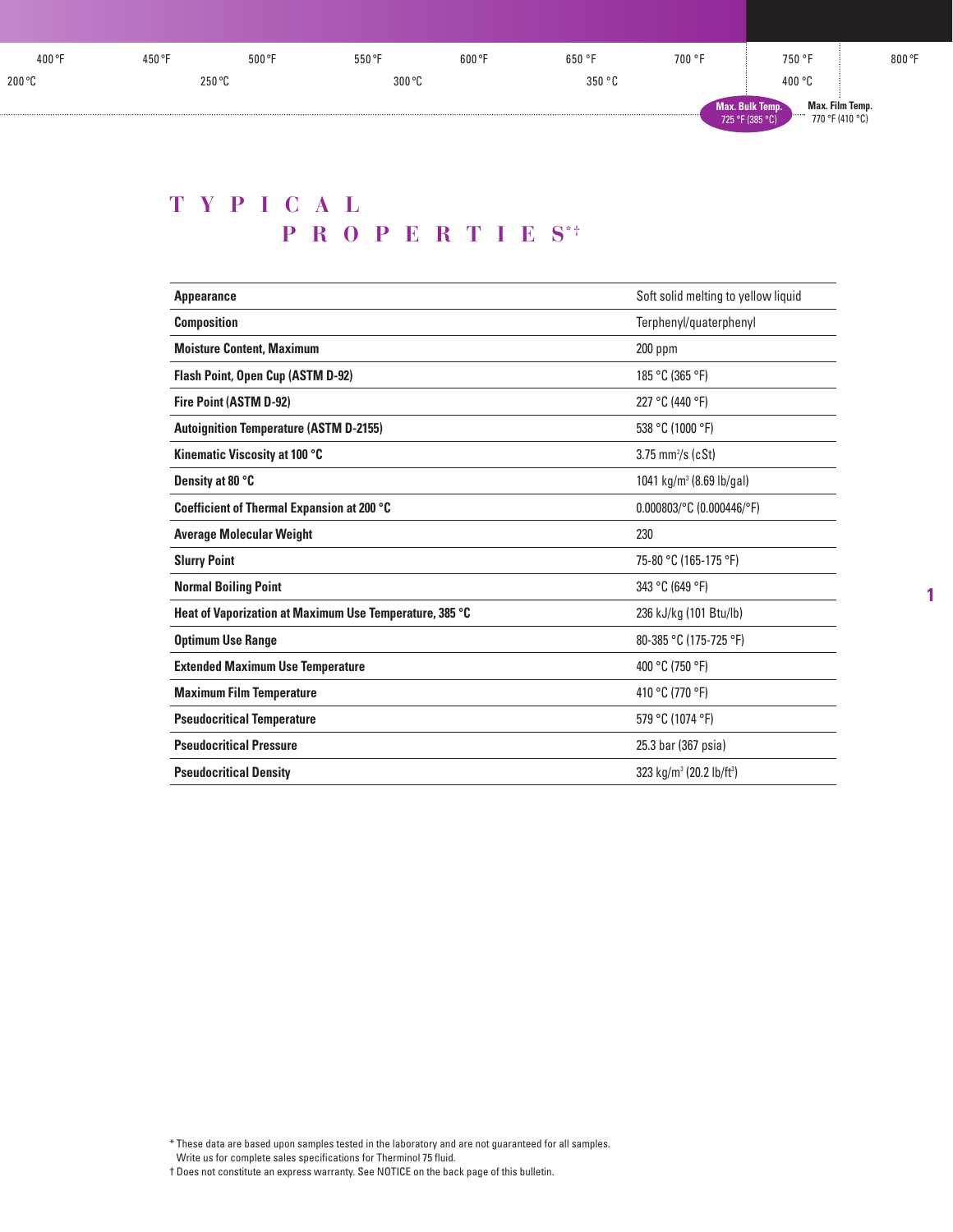### **INTRODUCTION**

Therminol® 75 heat transfer fluid is a high temperature liquid phase heat transfer fluid having excellent thermal stability. It was developed for use at temperatures up to 725 °F (385 °C) in typical liquid phase heat transfer systems which operate at low pressure. Static pressure of about one and one-half atmospheres should maintain the liquid phase at high temperatures. Therminol 75 is non-corrosive to typical heat transfer system materials of construction, has low odor and low mammalian toxicity.

Therminol 75 is not classified as a fire-resistant heat transfer fluid. Consequently, the use of protective devices may be required to minimize fire risk. The insurer of your property should be consulted relative to this matter.

### **APPLICATIONS**

The design and properties of Therminol 75 make it ideally suited for high temperature heat recovery applications in process and refinery operations, such as providing indirect heat to chemical process, heat recovery from stack gases, as a coolant to remove heat from exothermic reactors and for indirect heating of distillation processes.

Use of Therminol 75 in high-temperature heat transfer systems can result in savings of capital investment, fluid makeup, utility and maintenance costs as compared with higher pressure systems using more volatile heat transfer media.

## **FLUID PARAMETERS AND SELECTION CRITERIA**

In the selection of a heat transfer fluid for high temperature use, it is important that one consider the fluid properties and characteristics. Some of these are listed below:

### **Stability**

Therminol 75 is an exceptionally heat stable fluid; however, care must be taken to avoid overheating the fluid, which could lead to decomposition products.

The stability of a fluid is one of the most important considerations in the selection of a heat transfer fluid. The fluid should be capable of withstanding severe thermal stress for long durations of time and provide desirable overall long service life. As such, the chemical makeup or composition of the fluid must resist thermal degradation.

Overheating and exposure of the heat transfer fluid to thermal conditions above the recommended operating range of the fluid can result in increased decomposition of the fluid to low-boiling and high-boiling products. The low-boiling products can result in pump cavitation and localized boiling in the heater. These low boilers should be vented through a pressure relief device on the expansion tank to a non-hazardous area away from personnel and sources of ignition. The high-boiling products are generally soluble in the fluid. High-boiling products may possibly separate as solids (coke, tar, etc.) and could be detrimental to the operation of the system. Thus, when detected, they should be removed.

Contamination may accelerate the thermal breakdown of a fluid; thus, it is recommended that new and used heat transfer systems be cleaned thoroughly before filling with Therminol 75 heat transfer fluid. It is also important that oxidation of the fluid be kept to a minimum during high temperature operation by use of a positive nitrogen pressure on the expansion tank to which a pressure relief device should always be provided.

### Heat Transfer Coefficient

Therminol 75 heat transfer fluid has equivalent or higher heat transfer coefficients than other natural or synthetic liquids in the same boiling range. As with all thermal liquid heat transfer systems, the flow should be fully turbulent in the heater and users to effect efficient heat transfer and avoid hot-spot boiling which can lead to fluid decomposition and surface fouling or heat transfer surface burn-out.

## **DESIGN RECOMMENDATIONS**

Besides the design and operation guidance given in Solutia Liquid Phase Design Guide (publication number 7239128C), Therminol 75 heat transfer fluid with its 75 °C – 80 °C slurry point will require:

- heat tracing of system components for thawing the heat transfer medium to the liquid state.
- continuous heat tracing of instrumentation and control lines, system vents and other components which during system operation are cold and would not be operable with solid heat transfer media.
- a heatable storage that can accommodate the heat transfer system volume in case of emergency shutdown of utilities or drum storage which could be thawed out at a later time.
- all system low spots to have drains to facilitate fluid discharge and system cleaning.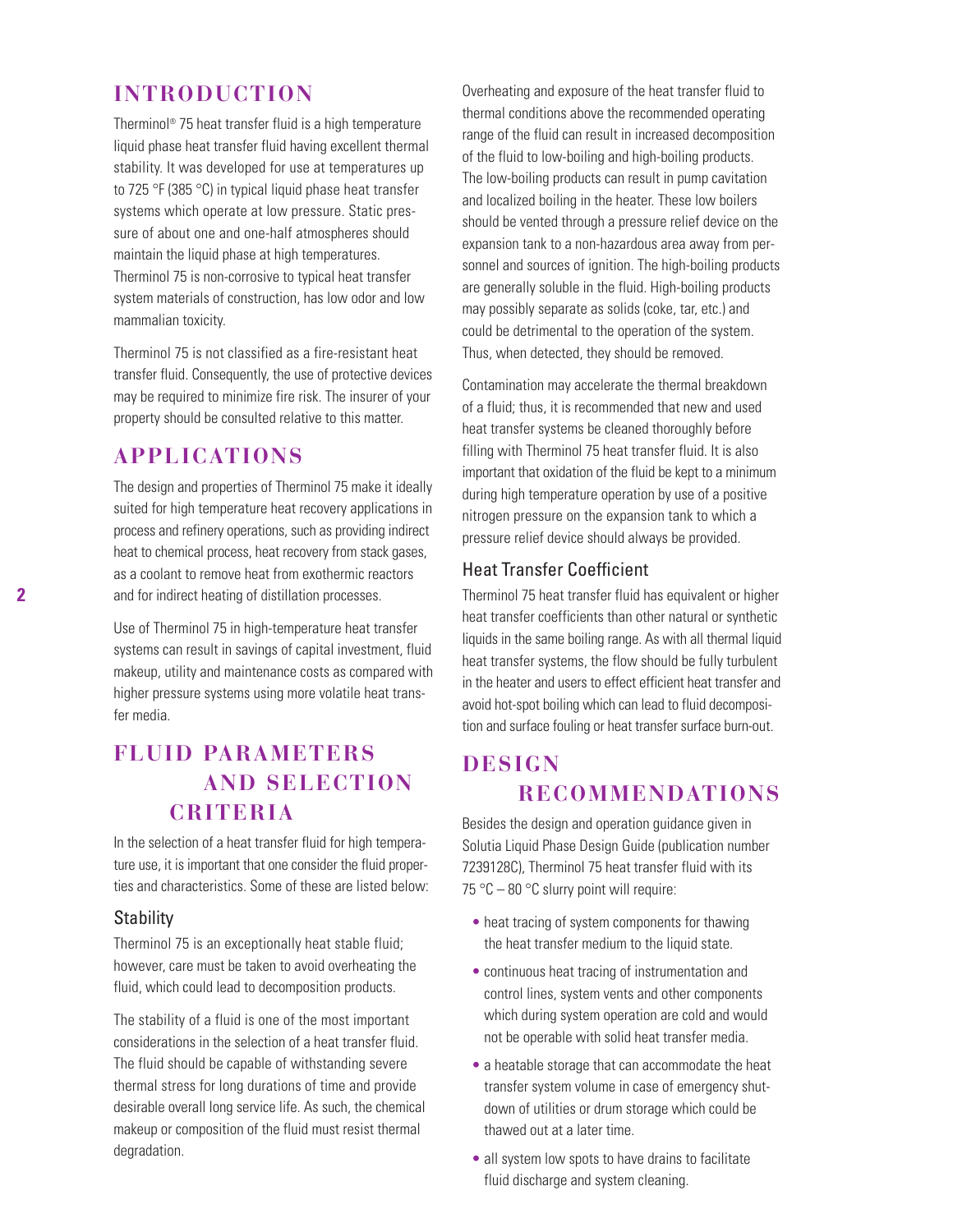### **OPERATION PROCEDURES**

### Start-up

In addition to suggested start-up procedures in Liquid Phase Design Guide 7239158C, systems using Therminol® 75 heat transfer fluid must be preheated as must the Therminol 75 to a temperature above the 175 °F (80 °C) slurry point and not be allowed to fall below this temperature. While Therminol 75 is reluctant to crystallize, the best operating practice is to have the system start-up temperature above 175 °F (80 °C). Two methods or combinations have been employed for preheating the system. The first is to have all components heat traced and the system preheated by the tracing. A second method is to introduce low pressure steam into the expansion tank and allow internal steam heating with condensate and steam exiting the system through the system drains and vents. This is especially useful where heat tracing of large heaters and user components is impractical. All system component temperatures should be monitored to ensure complete heating. The Therminol 75 is charged at above 175 °F (80 °C) to the system from thermally heated bulk storage or heated drums. The continuous heat tracing of instrumention lines, system vents and pump shaft seals must be in operation before the system pumps and heaters are started. The expansion tank vents should be open to allow moisture to exit the system from the hot fluid moving through the expansion tank. After the free moisture has left the system, the expansion tank should be inert gas blanketed and normal operation commenced.

### Shut-down

For shut-downs for systems which are not totally heat traced and the minimum system temperature is less than 175 °F (80 °C), Therminol 75 heat transfer fluid must be removed from the system and placed in heatable storage. All low point drains must be opened to remove Therminol 75.

## **GENERAL DESIGN AND MAINTENANCE**

A design, operating and maintenance guide for liquid phase, low pressure heat transfer fluids is separately available. This guide (7239128C) discusses many general aspects of heat transfer systems. It may be obtained by contacting your sales representative or the Therminol technical service hotline (800-433-6997).

## **SAFE HANDLING AND DISPOSAL**

Both animal toxicity studies and manufacturing experience indicate that no special precautions are required in the handling of Therminol 75 heat transfer fluid at ambient temperatures. However, it is suggested that good industrial practice relating to the avoidance of repeated and prolonged skin contact to any industrial chemical, heat transfer fluids, or petroleum product be followed. Vapors on the other hand, while not dangerously toxic, normally can give rise to discomfort; systems should be made as leak tight as possible. Repairs to leaks of hot fluid should be carried out under well-ventilated conditions.

While it is believed that Therminol 75 heat transfer fluid posed no serious problems with respect to the environment, as a concerned supplier to industry, Solutia urges the user to maintain a tight system, to correct leakage promptly, and to exercise care in the handling and disposal of this and all other such products. A tight maintenance program not only protects the environment, but keeps employees comfortable, the working area clean and the system running smoothly. The most environmentally acceptable means of disposal of used fluids is incineration.

Material Safety Data Sheets and Sales Specifications may be obtained from Environmental Operations, Industrial Products Group, Solutia Inc.

## **SOLUTIA ANALYTICAL SERVICE**

Should a system experience heat transfer fluid related problems, Solutia will evaluate the used Therminol or other fluids against in-use experience guidelines. In many instances, these analyses have resulted in modest system changes to eliminate problems and in identification of external contamination.

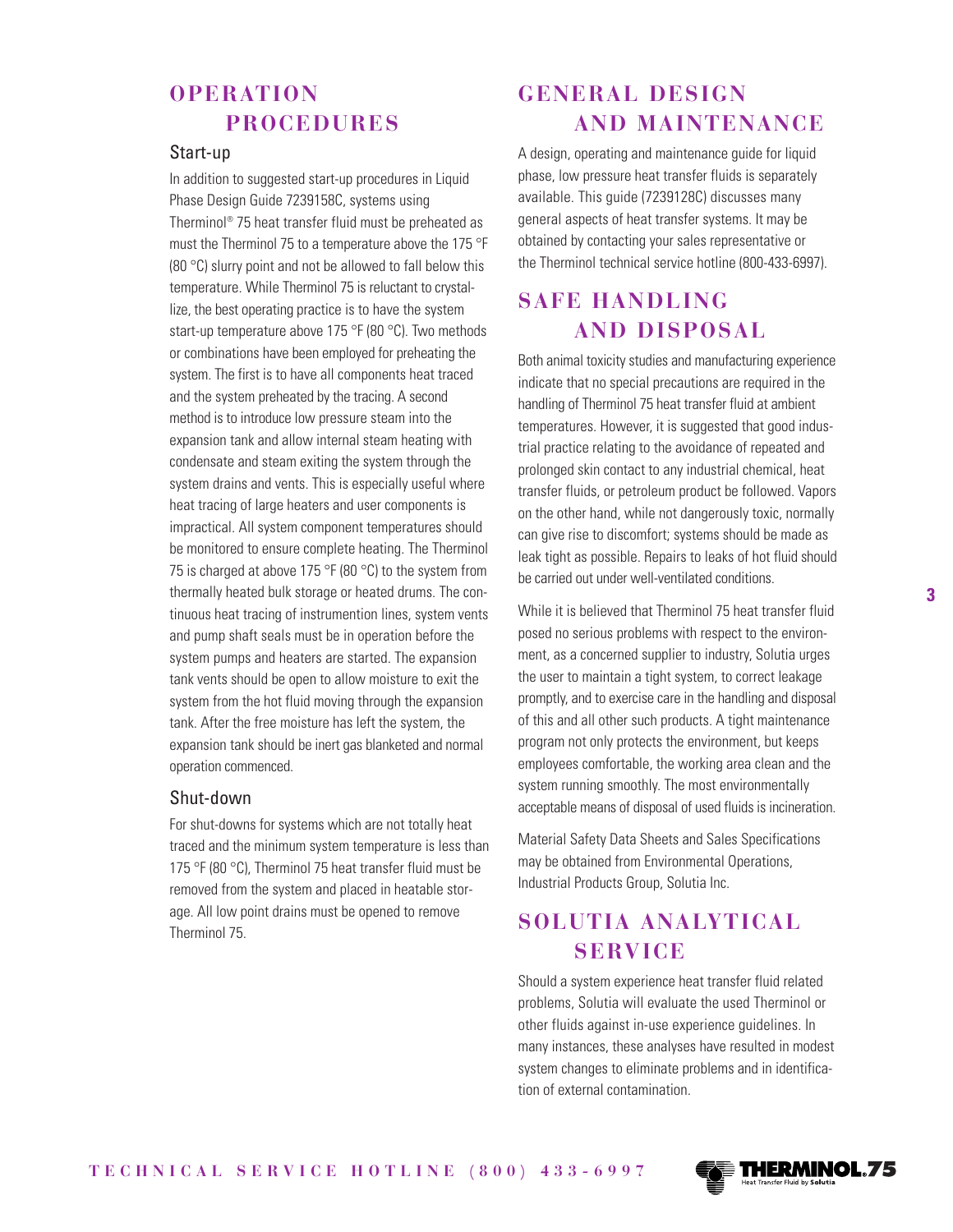## **PROPERTIES OF THERMINOL ® 75**

|     | <b>Temperature</b> | <b>Liquid Density</b> |                    | <b>Liquid Heat Capacity</b> |               |             | <b>Liquid Enthalpy"</b> |         | <b>Liquid Thermal Conductivity</b> |                  |        |  |
|-----|--------------------|-----------------------|--------------------|-----------------------------|---------------|-------------|-------------------------|---------|------------------------------------|------------------|--------|--|
| °F  | $^{\circ}$ C       | lb/gal                | Ib/ft <sup>3</sup> | kg/m <sup>3</sup>           | Btu/<br>lb-°F | kJ/<br>kg·K | Btu/lb                  | kJ/kg   | Btu/<br>ft-hr-°F                   | kcal/<br>m-hr-°C | W/m·K  |  |
|     |                    |                       |                    |                             |               |             |                         |         |                                    |                  |        |  |
| 160 | 71                 | 8.74                  | 65.4               | 1048                        | 0.402         | 1.68        | $-6.0$                  | $-14.1$ | 0.0760                             | 0.1131           | 0.1314 |  |
| 175 | 79                 | 8.69                  | 65.0               | 1042                        | 0.408         | 1.71        | $0.0\,$                 | $0.0\,$ | 0.0756                             | 0.1125           | 0.1308 |  |
| 180 | 82                 | 8.68                  | 64.9               | 1040                        | 0.410         | 1.72        | 2.0                     | 4.8     | 0.0755                             | 0.1124           | 0.1306 |  |
| 200 | 93                 | 8.61                  | 64.4               | 1032                        | 0.418         | 1.75        | 10.3                    | 24.1    | 0.0750                             | 0.1116           | 0.1297 |  |
| 220 | 104                | 8.54                  | 63.9               | 1024                        | 0.426         | 1.78        | 18.8                    | 43.7    | 0.0745                             | 0.1109           | 0.1289 |  |
| 240 | 116                | 8.48                  | 63.4               | 1016                        | 0.434         | 1.82        | 27.4                    | 63.7    | 0.0740                             | 0.1102           | 0.1281 |  |
| 260 | 127                | 8.41                  | 62.9               | 1008                        | 0.442         | 1.85        | 36.1                    | 84.1    | 0.0736                             | 0.1094           | 0.1272 |  |
| 280 | 138                | 8.34                  | 62.4               | 1000                        | 0.450         | 1.88        | 45.1                    | 104.8   | 0.0730                             | 0.1087           | 0.1263 |  |
| 300 | 149                | 8.27                  | 61.9               | 991                         | 0.457         | 1.91        | 54.1                    | 125.9   | 0.0725                             | 0.1080           | 0.1255 |  |
| 320 | 160                | 8.21                  | 61.4               | 983                         | 0.464         | 1.94        | 63.3                    | 147.3   | 0.0720                             | 0.1072           | 0.1246 |  |
| 340 | 171                | 8.14                  | 60.9               | 975                         | 0.472         | 1.97        | 72.7                    | 169.0   | 0.0715                             | 0.1064           | 0.1237 |  |
| 360 | 182                | 8.07                  | 60.3               | 967                         | 0.478         | 2.00        | 82.2                    | 191.1   | 0.0710                             | 0.1056           | 0.1228 |  |
| 380 | 193                | $8.00\,$              | 59.8               | 958                         | 0.485         | 2.03        | 91.8                    | 213.5   | 0.0704                             | 0.1048           | 0.1219 |  |
| 400 | 204                | 7.93                  | 59.3               | 950                         | 0.492         | 2.06        | 101.6                   | 236.2   | 0.0699                             | 0.1040           | 0.1209 |  |
| 420 | 216                | 7.85                  | 58.8               | 941                         | 0.499         | 2.09        | 111.5                   | 259.3   | 0.0694                             | 0.1032           | 0.1200 |  |
| 440 | 227                | 7.78                  | 58.2               | 932                         | 0.505         | 2.11        | 121.6                   | 282.6   | 0.0688                             | 0.1024           | 0.1190 |  |
| 460 | 238                | 7.71                  | 57.7               | 924                         | 0.512         | 2.14        | 131.7                   | 306.2   | 0.0682                             | 0.1016           | 0.1180 |  |
| 480 | 249                | 7.63                  | 57.1               | 915                         | 0.518         | 2.17        | 142.0                   | 330.2   | 0.0677                             | 0.1007           | 0.1171 |  |
| 500 | 260                | 7.56                  | 56.6               | 906                         | 0.524         | 2.19        | 152.4                   | 354.4   | 0.0671                             | 0.0999           | 0.1161 |  |
| 520 | 271                | 7.48                  | 56.0               | 897                         | 0.530         | 2.22        | 163.0                   | 378.9   | 0.0665                             | 0.0990           | 0.1150 |  |
| 540 | 282                | 7.41                  | 55.4               | 888                         | 0.536         | 2.24        | 173.6                   | 403.6   | 0.0659                             | 0.0981           | 0.1140 |  |
| 560 | 293                | 7.33                  | 54.8               | 878                         | 0.541         | 2.26        | 184.4                   | 428.6   | 0.0653                             | 0.0972           | 0.1129 |  |
| 580 | 304                | 7.25                  | 54.2               | 869                         | 0.547         | 2.29        | 195.3                   | 453.9   | 0.0647                             | 0.0963           | 0.1119 |  |
| 600 | 316                | 7.17                  | 53.6               | 859                         | 0.552         | 2.31        | 206.3                   | 479.5   | 0.0640                             | 0.0953           | 0.1108 |  |
| 620 | 327                | 7.09                  | 53.0               | 849                         | 0.558         | 2.33        | 217.4                   | 505.3   | 0.0634                             | 0.0943           | 0.1096 |  |
| 640 | 338                | 7.00                  | 52.4               | 839                         | 0.563         | 2.35        | 228.6                   | 531.3   | 0.0627                             | 0.0933           | 0.1085 |  |
| 649 | 343                | 6.96                  | 52.1               | 834                         | 0.565         | 2.36        | 233.7                   | 543.2   | 0.0624                             | 0.0929           | 0.1079 |  |
| 660 | 349                | 6.92                  | 51.7               | 829                         | 0.568         | 2.38        | 239.9                   | 557.6   | 0.0620                             | 0.0923           | 0.1073 |  |
| 680 | 360                | 6.83                  | 51.1               | 818                         | 0.573         | 2.40        | 251.3                   | 584.1   | 0.0613                             | 0.0913           | 0.1061 |  |
| 700 | 371                | 6.74                  | 50.4               | 808                         | 0.578         | 2.42        | 262.8                   | 610.8   | 0.0606                             | 0.0902           | 0.1048 |  |
| 720 | 382                | 6.65                  | 49.7               | 797                         | 0.583         | 2.44        | 274.4                   | 637.8   | 0.0598                             | 0.0891           | 0.1035 |  |
| 725 | 385                | 6.62                  | 49.6               | 794                         | 0.584         | 2.44        | 277.3                   | 644.6   | 0.0596                             | 0.0888           | 0.1032 |  |
| 740 | 393                | 6.55                  | 49.0               | 785                         | 0.588         | 2.46        | 286.1                   | 665.0   | 0.0591                             | 0.0879           | 0.1021 |  |
| 750 | 399                | 6.50                  | 48.7               | 779                         | 0.590         | 2.47        | 292.0                   | 678.7   | 0.0586                             | 0.0873           | 0.1014 |  |
| 760 | 404                | 6.46                  | 48.3               | 774                         | 0.593         | 2.48        | 297.9                   | 692.5   | 0.0582                             | 0.0867           | 0.1007 |  |

\* Maximum recommended bulk temperature 725 °F (385 °C).

† These data are based upon samples tested in the laboratory and are not guaranteed for all samples. Write us for complete sales specifications for

Therminol 75 fluid.

\*\* The liquid enthalpy basis is zero at 175 °F (79.4 °C).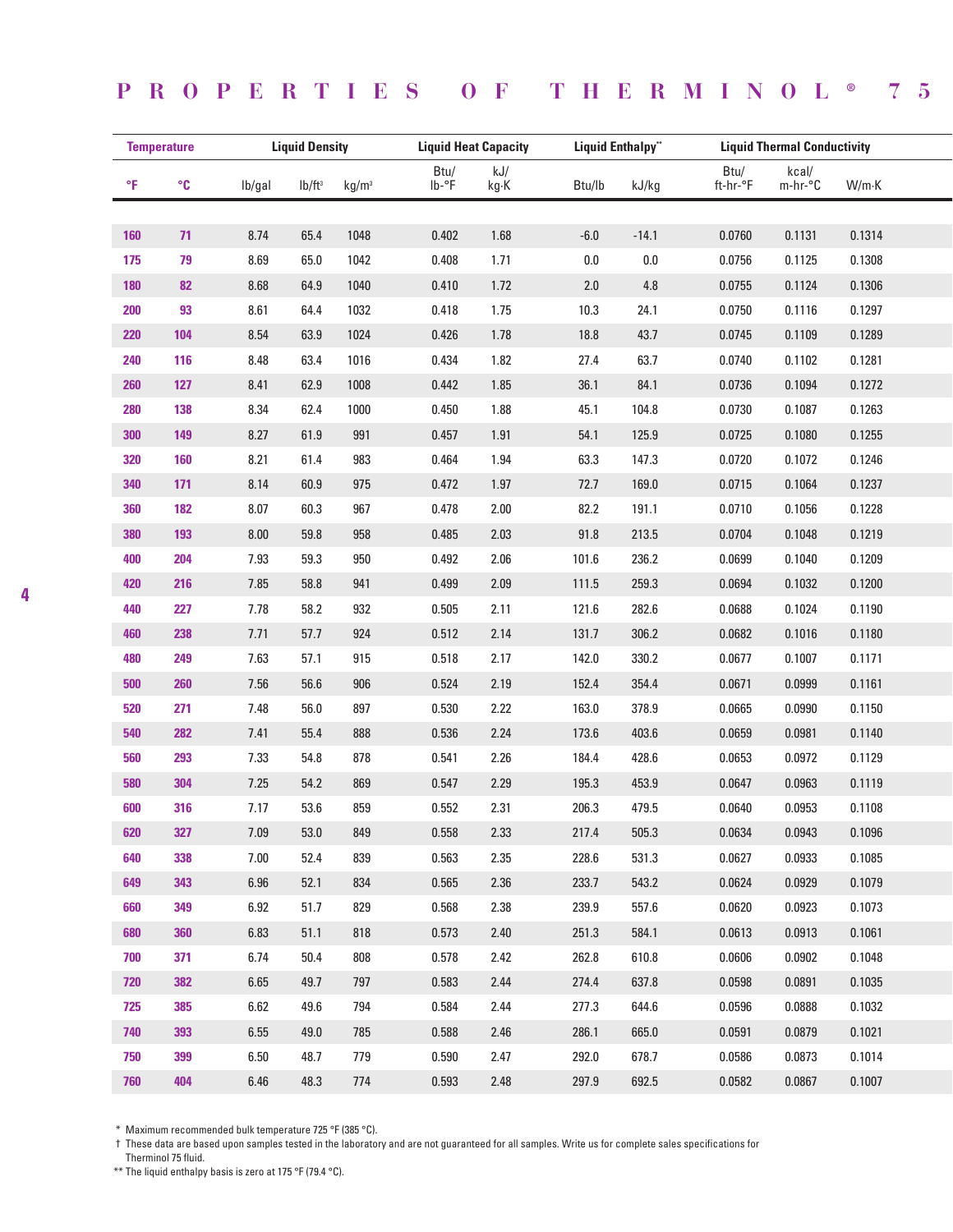# **HEAT TRANSFER FLUID \* †**

| <b>Liquid Viscosity</b>          |                   |                                   | <b>Temperature</b> |       |                     |          |     |                   |
|----------------------------------|-------------------|-----------------------------------|--------------------|-------|---------------------|----------|-----|-------------------|
| $\mathsf{lb}/\mathsf{}$<br>ft-hr | cSt<br>$[mm^2/s]$ | $\mathsf{c}\mathsf{P}$<br>[mPa·s] | psia               | mm Hg | kgf/cm <sup>2</sup> | kPa      | °F  | $^{\circ}{\rm C}$ |
|                                  |                   |                                   |                    |       |                     |          |     |                   |
| 12.2                             | 4.83              | 5.06                              | 0.0020             | 0.103 | 0.00014             | 0.014    | 160 | 71                |
| 10.5                             | 4.16              | 4.33                              | 0.0032             | 0.163 | 0.00022             | 0.022    | 175 | 79                |
| 9.97                             | $3.96\,$          | 4.12                              | 0.0037             | 0.189 | 0.00026             | 0.025    | 180 | 82                |
| 8.22                             | 3.29              | 3.40                              | 0.0065             | 0.337 | 0.00046             | 0.045    | 200 | 93                |
| 6.86                             | 2.77              | 2.84                              | 0.0112             | 0.581 | 0.00079             | 0.078    | 220 | 104               |
| 5.78                             | 2.35              | 2.39                              | 0.0188             | 0.974 | 0.00132             | 0.130    | 240 | 116               |
| 4.92                             | 2.02              | 2.03                              | 0.0307             | 1.59  | 0.00216             | 0.212    | 260 | 127               |
| 4.22                             | 1.75              | 1.75                              | 0.0489             | 2.53  | 0.00344             | 0.337    | 280 | 138               |
| 3.65                             | 1.52              | 1.51                              | 0.0762             | 3.94  | 0.00535             | 0.525    | 300 | 149               |
| 3.18                             | 1.34              | 1.32                              | 0.116              | 6.00  | 0.00815             | 0.800    | 320 | 160               |
| 2.80                             | 1.19              | 1.16                              | 0.173              | 8.96  | 0.0122              | 1.19     | 340 | 171               |
| 2.47                             | 1.06              | 1.02                              | 0.254              | 13.1  | 0.0179              | 1.75     | 360 | 182               |
| 2.19                             | 0.946             | 0.907                             | 0.366              | 18.9  | 0.0257              | 2.52     | 380 | 193               |
| 1.96                             | 0.853             | 0.810                             | 0.519              | 26.8  | 0.0365              | 3.58     | 400 | 204               |
| 1.76                             | 0.773             | 0.728                             | 0.725              | 37.5  | 0.0510              | $5.00\,$ | 420 | 216               |
| 1.59                             | 0.704             | 0.657                             | 0.999              | 51.7  | 0.0702              | 6.89     | 440 | 227               |
| 1.44                             | 0.644             | 0.595                             | 1.36               | 70.2  | 0.0955              | $9.36\,$ | 460 | 238               |
| 1.31                             | 0.592             | 0.542                             | 1.82               | 94.3  | 0.128               | 12.6     | 480 | 249               |
| 1.20                             | 0.546             | 0.495                             | 2.42               | 125   | 0.170               | 16.7     | 500 | 260               |
| 1.10                             | 0.506             | 0.454                             | 3.18               | 164   | 0.223               | 21.9     | 520 | 271               |
| 1.01                             | 0.471             | 0.418                             | 4.13               | 214   | 0.290               | 28.5     | 540 | 282               |
| 0.933                            | 0.439             | 0.386                             | 5.31               | 275   | 0.374               | 36.6     | 560 | 293               |
| 0.864                            | 0.411             | 0.357                             | 6.77               | 350   | 0.476               | 46.7     | 580 | 304               |
| 0.803                            | 0.386             | 0.332                             | 8.56               | 443   | 0.602               | 59.0     | 600 | 316               |
| 0.748                            | 0.364             | 0.309                             | 10.7               | 555   | 0.754               | 74.0     | 620 | 327               |
| 0.698                            | 0.344             | 0.289                             | 13.3               | 690   | 0.938               | 92.0     | 640 | 338               |
| 0.677                            | 0.336             | 0.280                             | 14.7               | 760   | 1.03                | 101      | 649 | 343               |
| 0.654                            | 0.326             | 0.270                             | 16.5               | 852   | 1.16                | 114      | 660 | 349               |
| 0.613                            | 0.310             | 0.254                             | 20.2               | 1040  | 1.42                | 139      | 680 | 360               |
| 0.577                            | 0.295             | 0.238                             | 24.6               | 1270  | 1.73                | 169      | 700 | 371               |
| 0.543                            | 0.282             | 0.225                             | 29.7               | 1540  | 2.09                | 205      | 720 | 382               |
| 0.536                            | 0.279             | 0.221                             | 31.1               | 1610  | 2.19                | 215      | 725 | 385               |
| 0.513                            | 0.270             | 0.212                             | 35.7               | 1850  | 2.51                | 246      | 740 | 393               |
| 0.499                            | 0.265             | 0.206                             | 39.1               | 2020  | 2.75                | 270      | 750 | 399               |
| 0.485                            | 0.259             | 0.201                             | 42.7               | 2210  | $3.00\,$            | 295      | 760 | 404               |
|                                  |                   |                                   |                    |       |                     |          |     |                   |